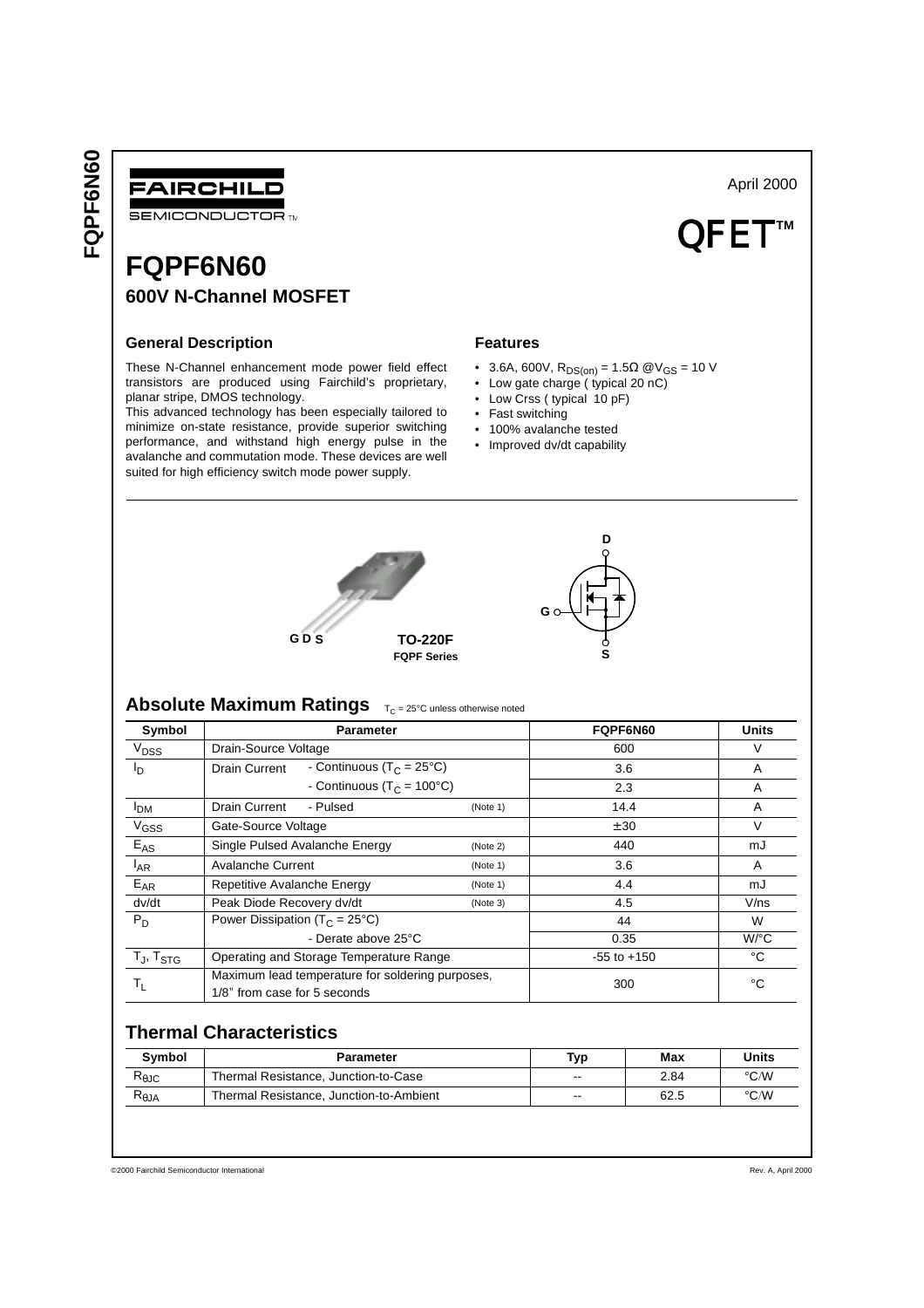| Symbol                                       | <b>Parameter</b>                                              | <b>Test Conditions</b>                   |          | Min                      | Typ                      | Max                      | <b>Units</b>         |
|----------------------------------------------|---------------------------------------------------------------|------------------------------------------|----------|--------------------------|--------------------------|--------------------------|----------------------|
|                                              | <b>Off Characteristics</b>                                    |                                          |          |                          |                          |                          |                      |
| <b>BV<sub>DSS</sub></b>                      | Drain-Source Breakdown Voltage                                | $V_{GS} = 0$ V, $I_D = 250 \mu A$        |          | 600                      | Ξ.                       | $\overline{\phantom{a}}$ | V                    |
| $\Delta$ BV <sub>DSS</sub><br>/ $\Delta T_J$ | Breakdown Voltage Temperature<br>Coefficient                  | $I_D = 250 \mu A$ , Referenced to 25°C   |          | Ξ.                       | 0.53                     | --                       | $V$ <sup>o</sup> $C$ |
| $I_{DSS}$                                    | Zero Gate Voltage Drain Current                               | $V_{DS}$ = 600 V, $V_{GS}$ = 0 V         |          | --                       | $\overline{\phantom{a}}$ | 10                       | μA                   |
|                                              |                                                               | $V_{DS}$ = 480 V, T <sub>C</sub> = 125°C |          | ۰.                       | $\overline{\phantom{a}}$ | 100                      | μA                   |
| <b>I</b> GSSF                                | Gate-Body Leakage Current, Forward                            | $V_{GS}$ = 30 V, $V_{DS}$ = 0 V          |          | $\overline{\phantom{a}}$ | $\overline{\phantom{a}}$ | 100                      | nА                   |
| <sup>I</sup> GSSR                            | Gate-Body Leakage Current, Reverse                            | $V_{GS}$ = -30 V, $V_{DS}$ = 0 V         |          | ц,                       | $\overline{\phantom{a}}$ | $-100$                   | nA                   |
|                                              | <b>On Characteristics</b>                                     |                                          |          |                          |                          |                          |                      |
| $V_{GS(th)}$                                 | Gate Threshold Voltage                                        | $V_{DS} = V_{GS}$ , $I_D = 250 \mu A$    |          | 3.0                      | $\overline{\phantom{a}}$ | 5.0                      | V                    |
| $R_{DS(on)}$                                 | <b>Static Drain-Source</b><br>On-Resistance                   | $V_{GS}$ = 10 V, $I_D$ = 1.8 A           |          | --                       | 1.2                      | 1.5                      | Ω                    |
| $g_{FS}$                                     | <b>Forward Transconductance</b>                               | $V_{DS}$ = 50 V, I <sub>D</sub> = 1.8 A  | (Note 4) | 44                       | 4.2                      | $-$                      | S                    |
|                                              | <b>Dynamic Characteristics</b>                                |                                          |          |                          |                          |                          |                      |
| $C_{iss}$                                    | Input Capacitance                                             | $V_{DS}$ = 25 V, $V_{GS}$ = 0 V,         |          | Ξ.                       | 770                      | 1000                     | pF                   |
| $C_{\rm oss}$                                | <b>Output Capacitance</b>                                     | $f = 1.0$ MHz                            |          | --                       | 95                       | 120                      | рF                   |
| $\mathrm{C_{rss}}$                           | <b>Reverse Transfer Capacitance</b>                           |                                          |          |                          | 10                       | 13                       | рF                   |
|                                              | <b>Switching Characteristics</b>                              |                                          |          |                          |                          |                          |                      |
| $t_{d(on)}$                                  | Turn-On Delay Time                                            | $V_{DD}$ = 300 V, $I_D$ = 6.2 A,         |          | --                       | 20                       | 50                       | ns                   |
| $t_r$                                        | Turn-On Rise Time                                             | $R_G = 25 \Omega$<br>(Note 4, 5)         |          | ш.                       | 70                       | 150                      | ns                   |
| $t_{d(off)}$                                 | Turn-Off Delay Time                                           |                                          |          | Ξ.                       | 40                       | 90                       | ns                   |
| t <sub>f</sub>                               | <b>Turn-Off Fall Time</b>                                     |                                          |          | --                       | 45                       | 100                      | ns                   |
| $\mathsf{Q}_{\mathsf{g}}$                    | <b>Total Gate Charge</b>                                      | $V_{DS}$ = 480 V, $I_D$ = 6.2 A,         |          | --                       | 20                       | 25                       | nС                   |
| $\mathsf{Q}_{\mathsf{gs}}$                   | Gate-Source Charge                                            | $V_{GS}$ = 10 V<br>(Note 4, 5)           |          | --                       | 4.9                      | --                       | nC                   |
| $\mathsf{Q}_{\mathsf{gd}}$                   | Gate-Drain Charge                                             |                                          |          | $\overline{\phantom{a}}$ | 9.4                      | --                       | nC                   |
|                                              | <b>Drain-Source Diode Characteristics and Maximum Ratings</b> |                                          |          |                          |                          |                          |                      |
| Is                                           | Maximum Continuous Drain-Source Diode Forward Current         |                                          |          | --                       | $\overline{\phantom{a}}$ | 3.6                      | Α                    |
| $I_{\text{SM}}$                              | Maximum Pulsed Drain-Source Diode Forward Current             |                                          |          | Ξ.                       | $-$                      | 14.4                     | Α                    |
| <b>V<sub>SD</sub></b>                        | Drain-Source Diode Forward Voltage                            | $V_{GS} = 0$ V, $I_S = 3.6$ A            |          | --                       | $\overline{\phantom{a}}$ | 1.4                      | V                    |
| $t_{rr}$                                     | <b>Reverse Recovery Time</b>                                  | $V_{GS} = 0$ V, $I_S = 6.2$ A,           |          | --                       | 290                      | $\overline{\phantom{a}}$ | ns                   |
| $Q_{rr}$                                     | Reverse Recovery Charge                                       | $dl_F/dt = 100$ A/ $\mu$ s               | (Note 4) |                          | 2.35                     |                          | μC                   |

**Notes:**<br>2. Lepetitive Rating : Pulse width limited by maximum junction temperature<br>2. L = 62mH,  $I_{AS}$  = 3.6A,  $V_{DD}$  = 50V, R<sub>G</sub> = 25  $\Omega$ , Starting T<sub>J</sub> = 25°C<br>3. I<sub>SD</sub> ≤ 6.2A, di/dt ≤ 200A/us, V<sub>DD</sub> ≤ BV<sub>DSS,</sub> Startin

©2000 Fairchild Semiconductor International

**FQPF6N60**

**FQPF6N60**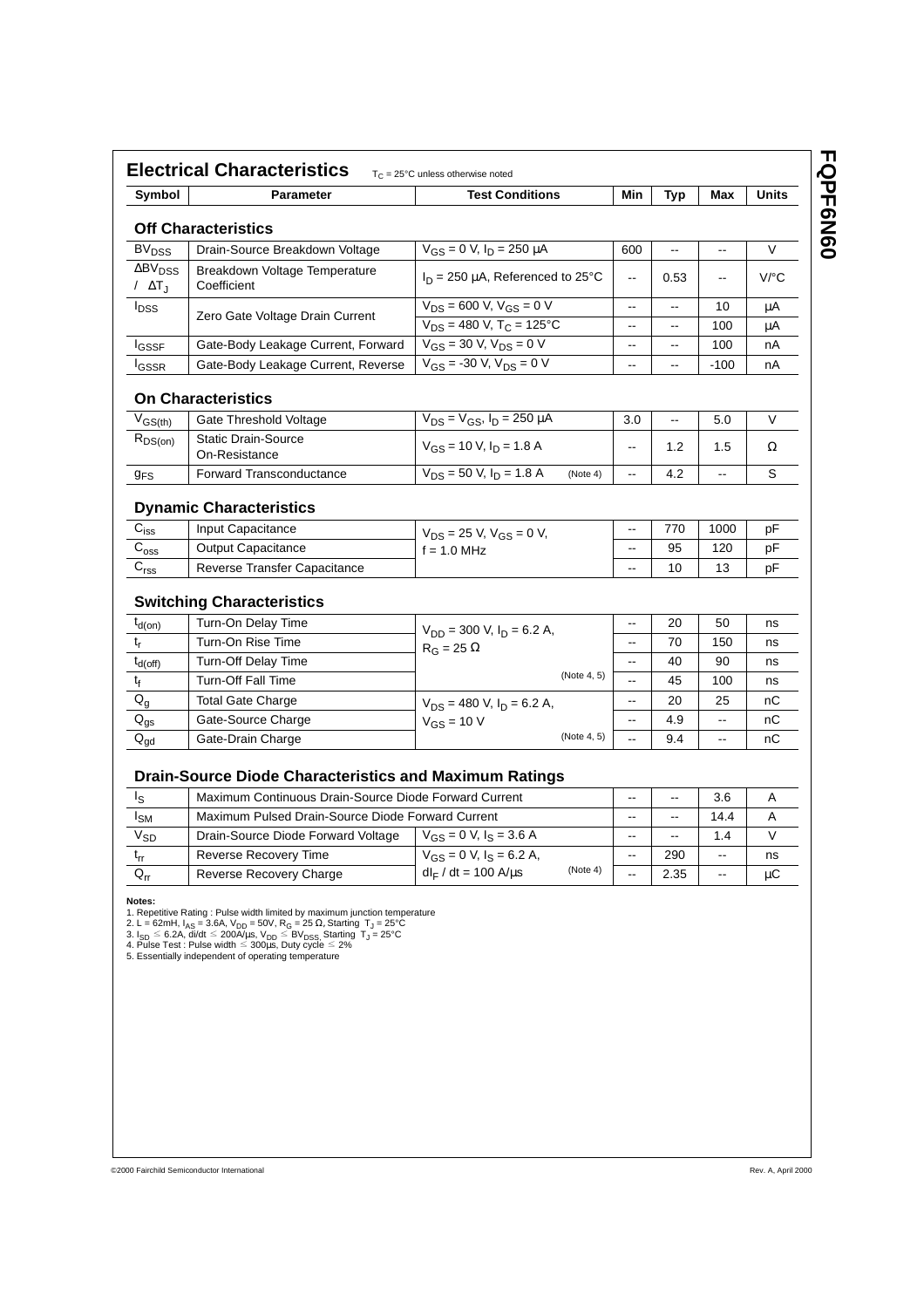

# **Typical Characteristics**



**Figure 1. On-Region Characteristics Figure 2. Transfer Characteristics**





**Figure 3. On-Resistance Variation vs. Drain Current and Gate Voltage**











©2000 Fairchild Semiconductor International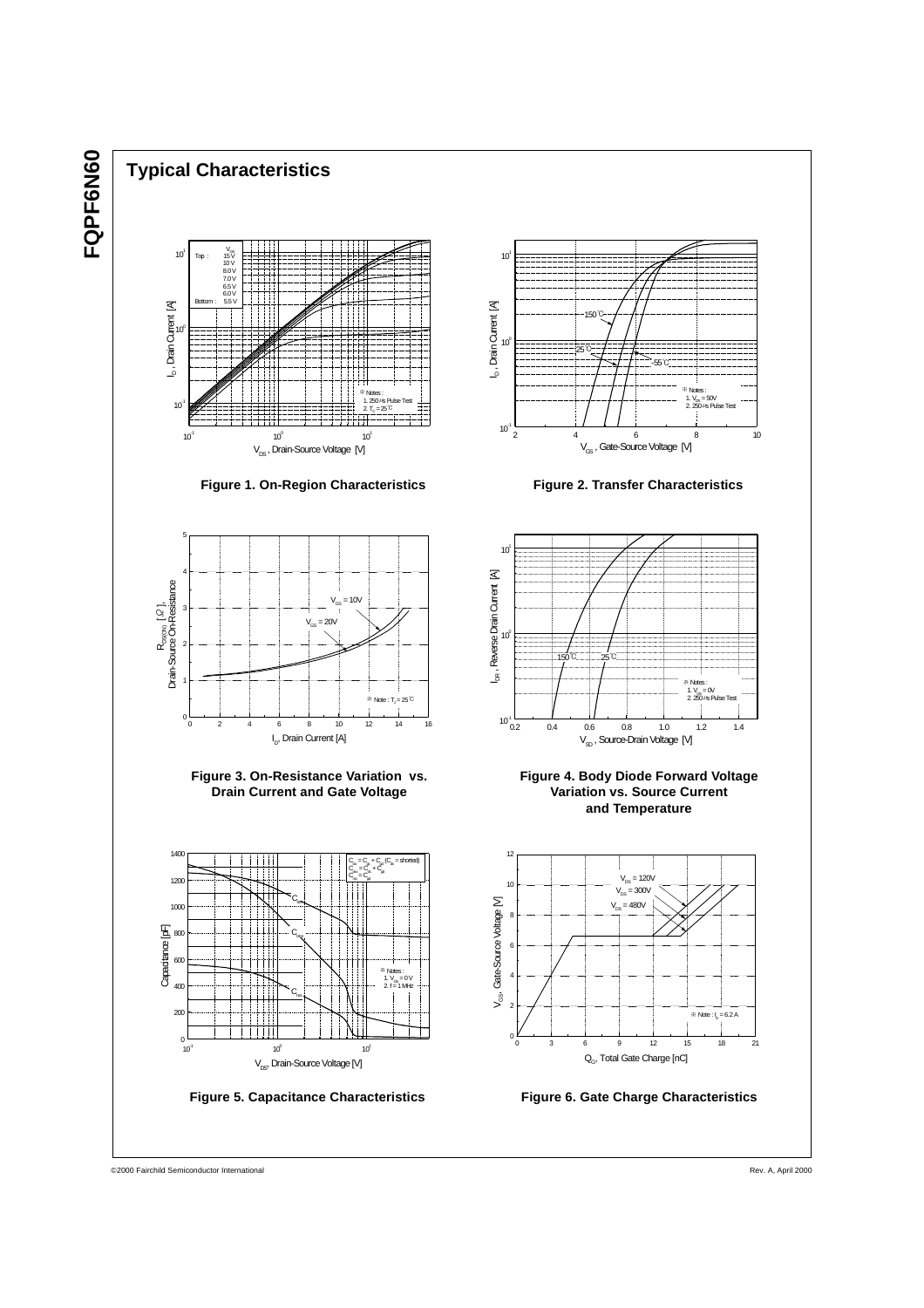

**TOPFONSO FQPF6N60**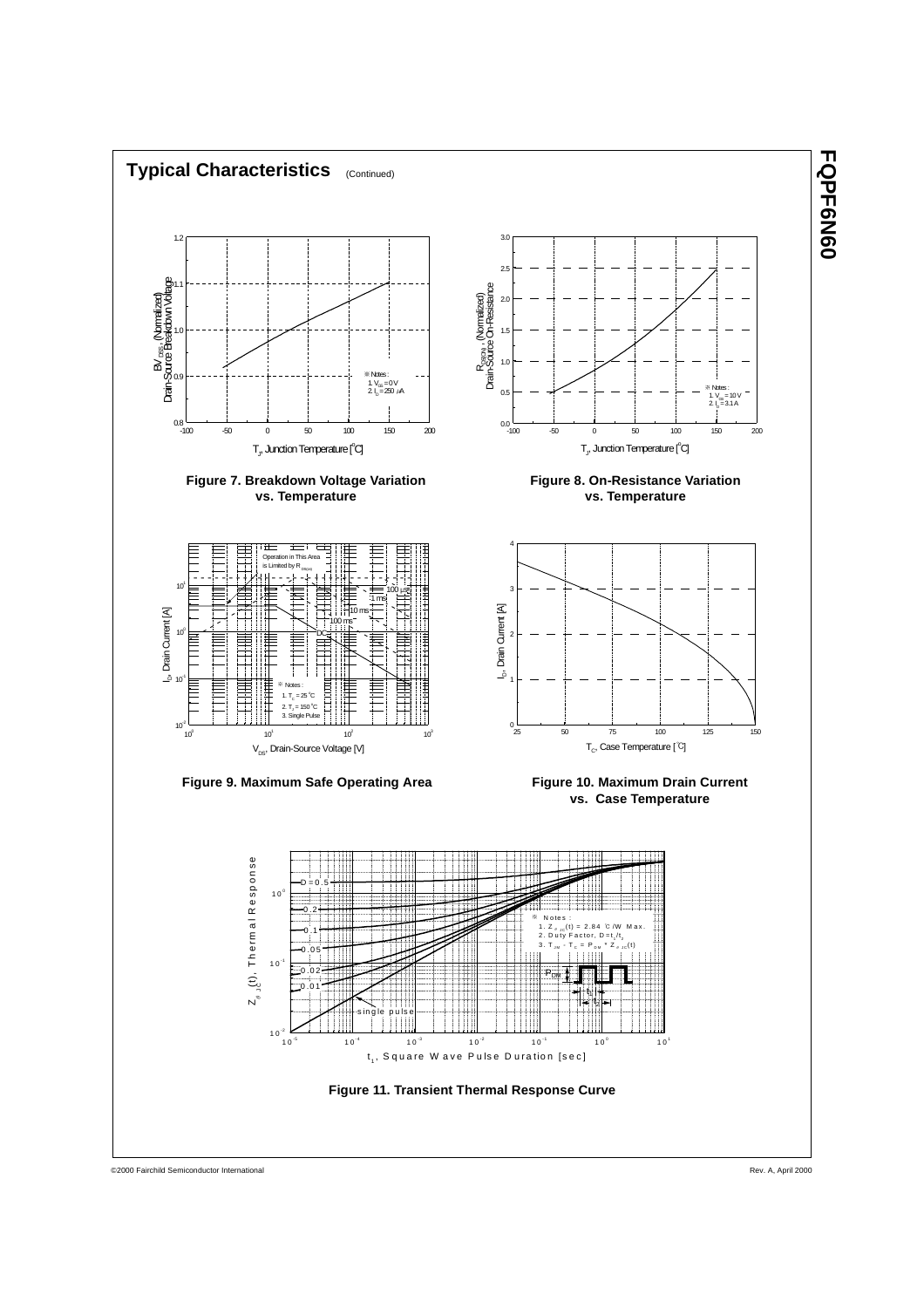

©2000 Fairchild Semiconductor International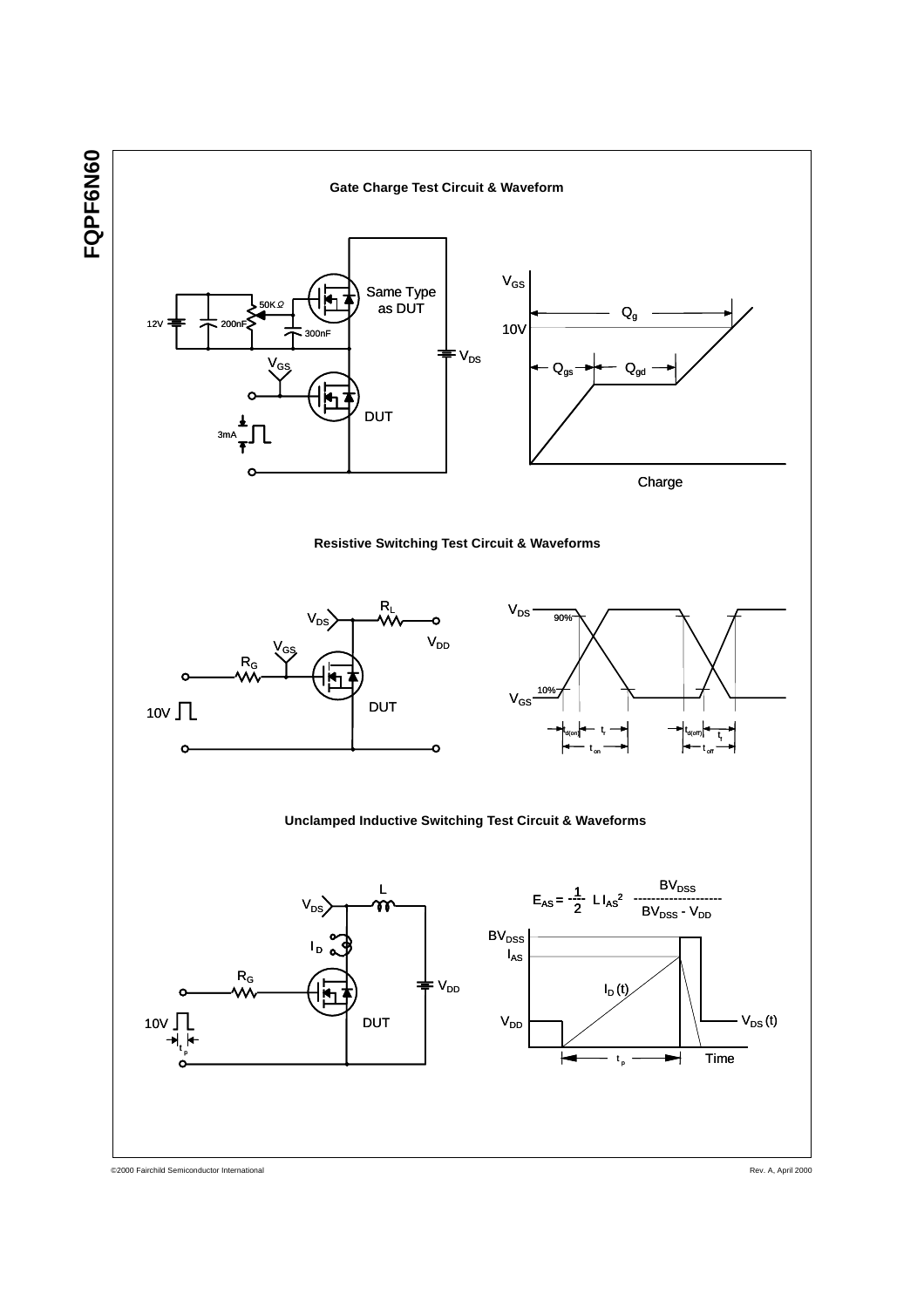

©2000 Fairchild Semiconductor International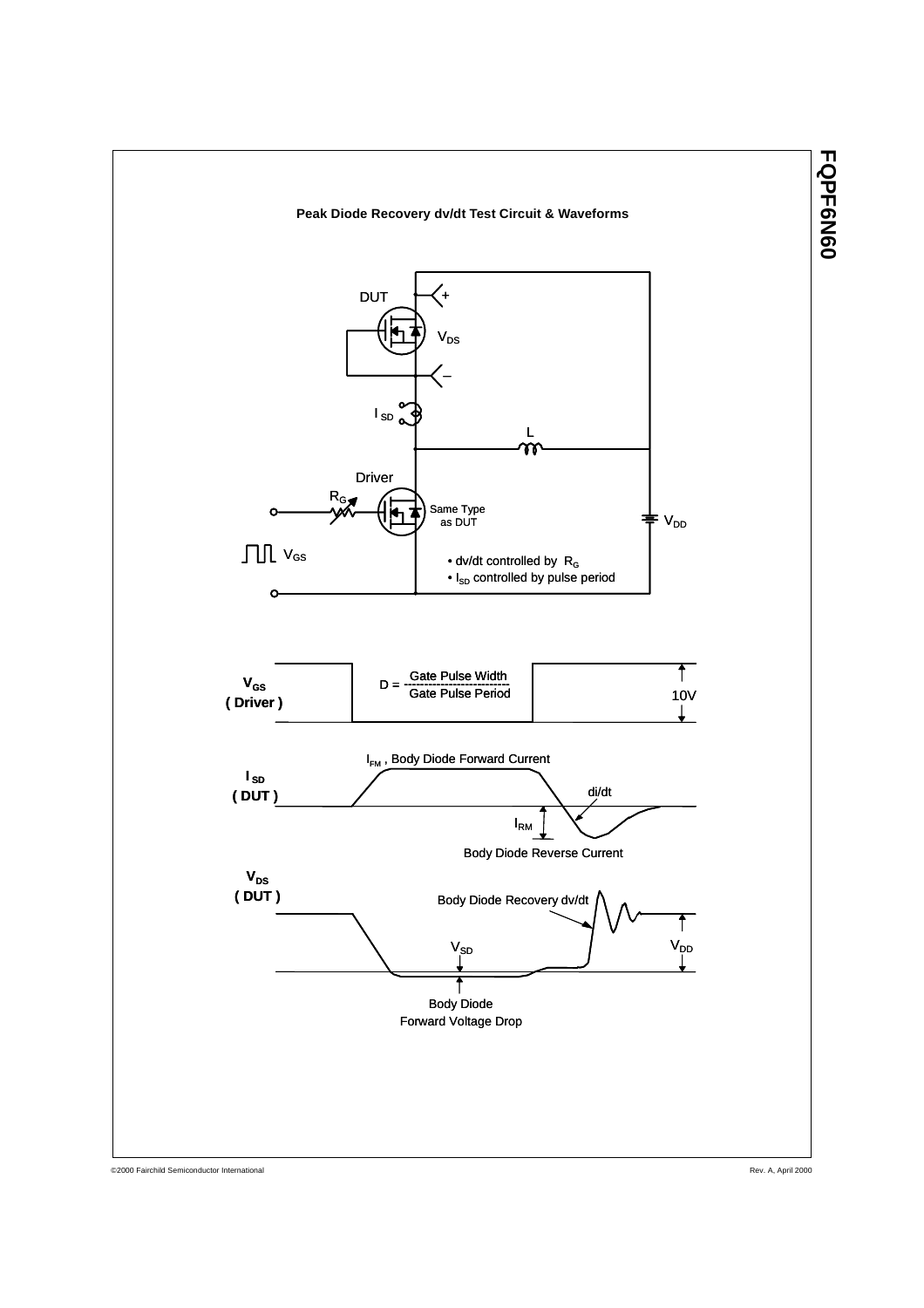



©2000 Fairchild Semiconductor International